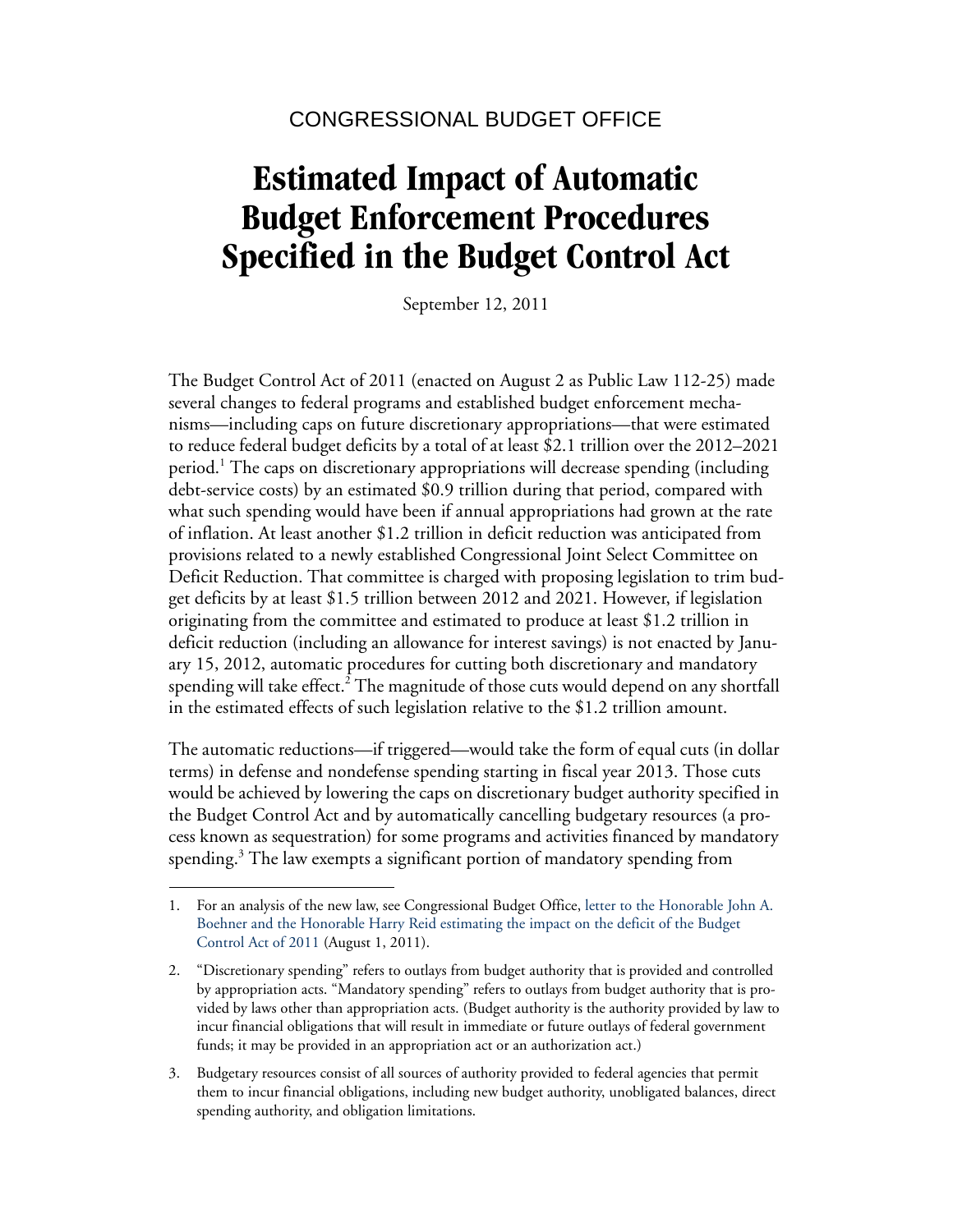sequestration, however. The total savings attributed to the automatic procedures would include lower debt-service costs resulting from those cuts.<sup>4</sup>

The Congressional Budget Office (CBO) has estimated the changes in discretionary and mandatory spending that would occur if the automatic enforcement mechanisms were triggered because no new deficit reduction legislation was enacted. CBO's analysis can only approximate the ultimate results; the Administration's Office of Management and Budget (OMB) would be responsible for implementing any such automatic reductions on the basis of its own estimates.

CBO estimates that, if no legislation originating from the deficit reduction committee was enacted, the automatic enforcement process specified in the Budget Control Act would produce the following results between 2013 and 2021:

- Reductions ranging from 10.0 percent (in 2013) to 8.5 percent (in 2021) in the caps on new discretionary appropriations for defense programs, yielding total outlay savings of \$454 billion.
- Reductions ranging from 7.8 percent (in 2013) to 5.5 percent (in 2021) in the caps on new discretionary appropriations for nondefense programs, resulting in outlay savings of \$294 billion.
- Reductions ranging from 10.0 percent (in 2013) to 8.5 percent (in 2021) in mandatory budgetary resources for nonexempt defense programs, generating savings of about \$0.1 billion.
- Reductions of 2.0 percent each year in most Medicare spending because of the application of a special rule that applies to that program, producing savings of \$123 billion, and reductions ranging from 7.8 percent (in 2013) to 5.5 percent (in 2021) in mandatory budgetary resources for other nonexempt nondefense programs and activities, yielding savings of \$47 billion. Thus, savings in nondefense mandatory spending would total \$170 billion.
- $\blacksquare$  About \$31 billion in outlays stemming from the reductions in premiums for Part B of Medicare and other changes in spending that would result from the sequestration actions.
- An estimated reduction of  $$169$  billion in debt-service costs.

In all, those automatic cuts would produce net budgetary savings of about \$1.1 trillion over the 2013–2021 period, CBO estimates (see [Table 1\)](#page-2-0). That amount is lower than the \$1.2 trillion figure for deficit reduction in the Budget Control Act for three reasons. First, because of the lag in timing between appropriations and subsequent

<sup>4. &</sup>quot;Debt service" refers to a change in interest payments from a change in projected deficits.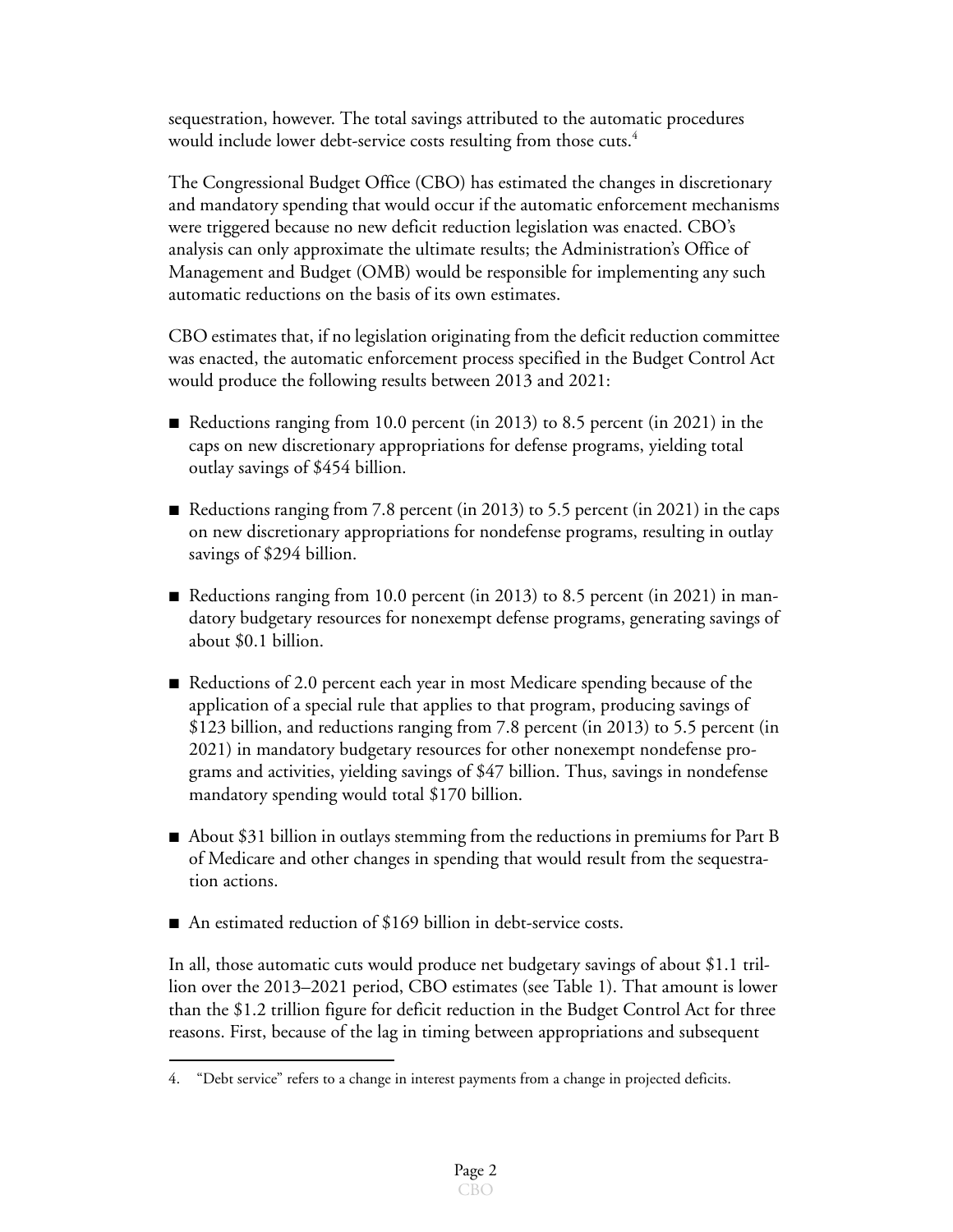### <span id="page-2-0"></span>**Table 1.**

# **Estimated Savings from Automatic Reductions If No Savings Result from Enacting Legislation Originated by the Joint Select Committee on Deficit Reduction**

(By fiscal year, in billions of dollars)

|                                                  |          |         |         |         |            |         |          |                |          | Total,         |
|--------------------------------------------------|----------|---------|---------|---------|------------|---------|----------|----------------|----------|----------------|
|                                                  |          |         |         |         |            |         |          |                |          | 2013-          |
|                                                  | 2013     | 2014    | 2015    | 2016    | 2017       | 2018    | 2019     | 2020           | 2021     | 2021           |
| Changes in Mandatory Spending                    |          |         |         |         |            |         |          |                |          |                |
| Defense                                          | $^\star$ | $\star$ | $\star$ | $\star$ | $^{\star}$ | $\star$ | $^\star$ | $^\star$       | $^\star$ | $^\star$       |
| Budget authority                                 | $\star$  | $\star$ | $\star$ | $\star$ | $\star$    | $\star$ | $\star$  | $\star$        | $\star$  | $\star$        |
| Outlays                                          |          |         |         |         |            |         |          |                |          |                |
| Nondefense                                       |          |         |         |         |            |         |          |                |          |                |
| Budget authority                                 | $-16$    | $-17$   | $-18$   | $-19$   | $-19$      | $-19$   | $-20$    | $-21$          | $-22$    | $-170$         |
| Outlays                                          | $-16$    | $-17$   | $-18$   | $-19$   | $-19$      | $-19$   | $-20$    | $-21$          | $-22$    | $-170$         |
| Total                                            |          |         |         |         |            |         |          |                |          |                |
| Budget authority                                 | $-16$    | -17     | $-18$   | -19     | $-19$      | $-19$   | $-20$    | $-21$          | $-22$    | -171           |
| Outlays                                          | $-16$    | $-17$   | $-18$   | $-19$   | $-19$      | $-19$   | $-20$    | $-21$          | $-22$    | $-171$         |
| Changes in Discretionary Spending                |          |         |         |         |            |         |          |                |          |                |
| Defense                                          |          |         |         |         |            |         |          |                |          |                |
| Budget authority                                 | $-55$    | $-55$   | $-55$   | $-55$   | $-55$      | $-55$   | $-55$    | -55            | $-55$    | $-492$         |
| Outlays                                          | $-33$    | $-46$   | $-51$   | $-53$   | $-54$      | $-54$   | $-54$    | $-54$          | $-54$    | $-454$         |
|                                                  |          |         |         |         |            |         |          |                |          |                |
| Nondefense                                       |          |         |         |         |            |         |          |                |          |                |
| Budget authority                                 | $-39$    | $-38$   | $-37$   | $-36$   | $-36$      | $-35$   | $-34$    | $-33$          | $-33$    | $-322$         |
| Outlays                                          | $-21$    | $-32$   | $-35$   | $-35$   | $-36$      | $-35$   | $-34$    | $-34$          | $-33$    | $-294$         |
| Total                                            |          |         |         |         |            |         |          |                |          |                |
| Budget authority                                 | $-94$    | $-93$   | $-92$   | $-91$   | $-90$      | $-90$   | $-89$    | $-88$          | $-87$    | $-813$         |
| Outlays                                          | $-54$    | $-78$   | $-86$   | $-88$   | $-90$      | $-89$   | $-89$    | $-88$          | $-87$    | $-749$         |
| Outlays Resulting from                           |          |         |         |         |            |         |          |                |          |                |
| Sequestration of Mandatory Spending <sup>a</sup> | 2        | 3       | 3       | 4       | 3          | 3       | 4        | $\overline{4}$ | 5        | 31             |
| Changes in Debt-Service Costs <sup>b</sup>       | $-1$     | $-2$    | $-5$    | $-10$   | $-17$      | $-23$   | $-30$    | $-37$          | -44      | $-169$         |
| <b>Total Impact on the Deficit</b>               | $-68$    | $-94$   | $-105$  | $-114$  | $-122$     | $-129$  | $-135$   | $-142$         |          | $-148 - 1,057$ |
|                                                  |          |         |         |         |            |         |          |                |          |                |

Source: Congressional Budget Office.

Notes: For enforcement purposes, section 302 of the Budget Control Act establishes a goal of \$1.2 trillion in reductions and stipulates that 18 percent of that amount be considered reduced spending for debt service, with the remainder split equally between defense and nondefense spending. In this analysis, the \$1.2 trillion goal is allocated as follows:

| Total Goal for Reductions (Billions of dollars)      | $-1.200$ |
|------------------------------------------------------|----------|
| Stipulated reduction for debt service                | -216     |
| Required reduction in defense budgetary resources    | -492     |
| Required reduction in nondefense budgetary resources | -492     |

 $* =$  between -\$500 million and zero. "Budget authority" refers to the authority provided by law to incur financial obligations, which eventually result in outlays.

- a. These estimates reflect subsequent changes in spending for some programs that would offset estimated savings stemming from the original reductions.
- b. "Debt service" refers to a change in interest payments from a change in projected deficits.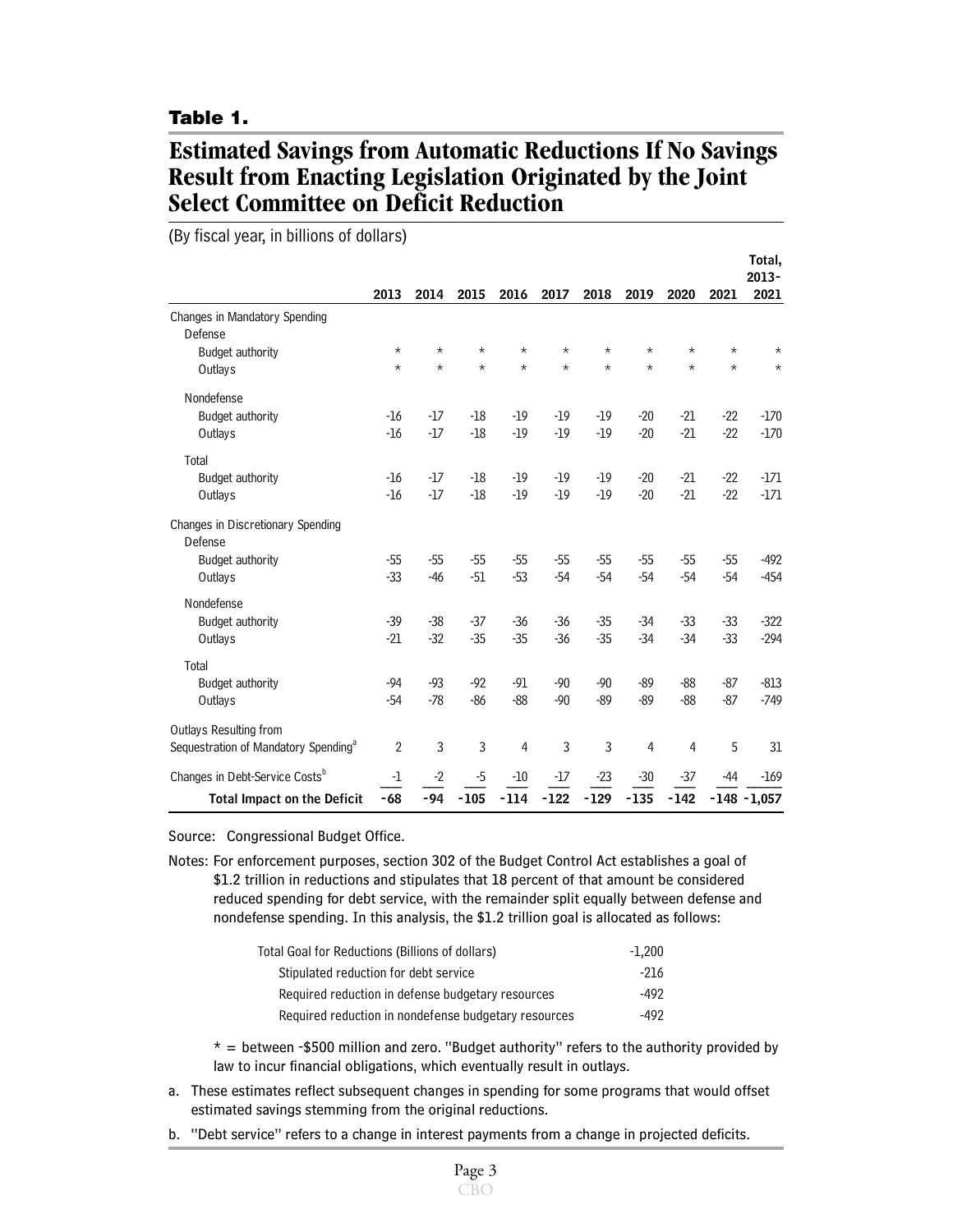expenditures, part of the savings from the automatic cuts in budgetary resources would occur after 2021. Second, CBO expects that some reductions—particularly those related to Medicare—would have other effects that would boost net spending (by the \$31 billion mentioned above). Third, CBO estimates that the reduction in debt-service costs would be lower than the amount of such savings stipulated in the Budget Control Act.<sup>5</sup>

The majority of the savings from the automatic spending reductions would stem from further cuts in discretionary spending (beyond those embodied in the new law's caps on discretionary budget authority). CBO expects that about 71 percent of the net savings from the automatic procedures would come from lowering the caps on discretionary appropriations, 13 percent would come from a net reduction in mandatory spending, and 16 percent would result from lower debt-service costs.

Of course, the Budget Control Act could produce outcomes that are very different than the figures outlined above. The Congress could enact legislation originating from the deficit reduction committee that would produce \$1.2 trillion in savings through changes that differ significantly from the automatic reductions that would be required in the absence of such legislation. Or such legislation could yield some savings, but less than \$1.2 trillion, so the automatic procedures would have a smaller impact than CBO has estimated here. Alternatively, the deficit reduction committee could recommend, and the Congress could enact, legislation saving significantly more than \$1.2 trillion. (The Budget Control Act states that the committee's goal is to achieve at least \$1.5 trillion in savings over the 2012–2021 period.)

## **Overview of the Budget Control Act's Enforcement Process**

Section 302 of the Budget Control Act specifies procedures that, if triggered, would result in automatic cuts in mandatory and discretionary spending beginning in 2013. The law requires that any necessary automatic reductions be calculated as follows:

- 1. The deficit reduction amount of \$1.2 trillion for the 2012–2021 period would be reduced to account for any estimated savings stemming from legislation originated by the deficit reduction committee and enacted before January 15, 2012. (This analysis shows the automatic reductions that CBO estimates would occur if no such legislation was enacted.)
- 2. To determine the amount of the reductions in spending for the government's programs and activities that would be necessary to achieve the required savings, the act stipulates that 18 percent of the savings should be assumed to come from decreases

<sup>5.</sup> The Budget Control Act specifies that 18 percent of the \$1.2 trillion goal for deficit reduction be assumed to result from debt-service savings; that amount comes to \$216 billion. In the analysis presented here, CBO estimates that the automatic spending reductions would produce debtservice savings of \$169 billion through 2021.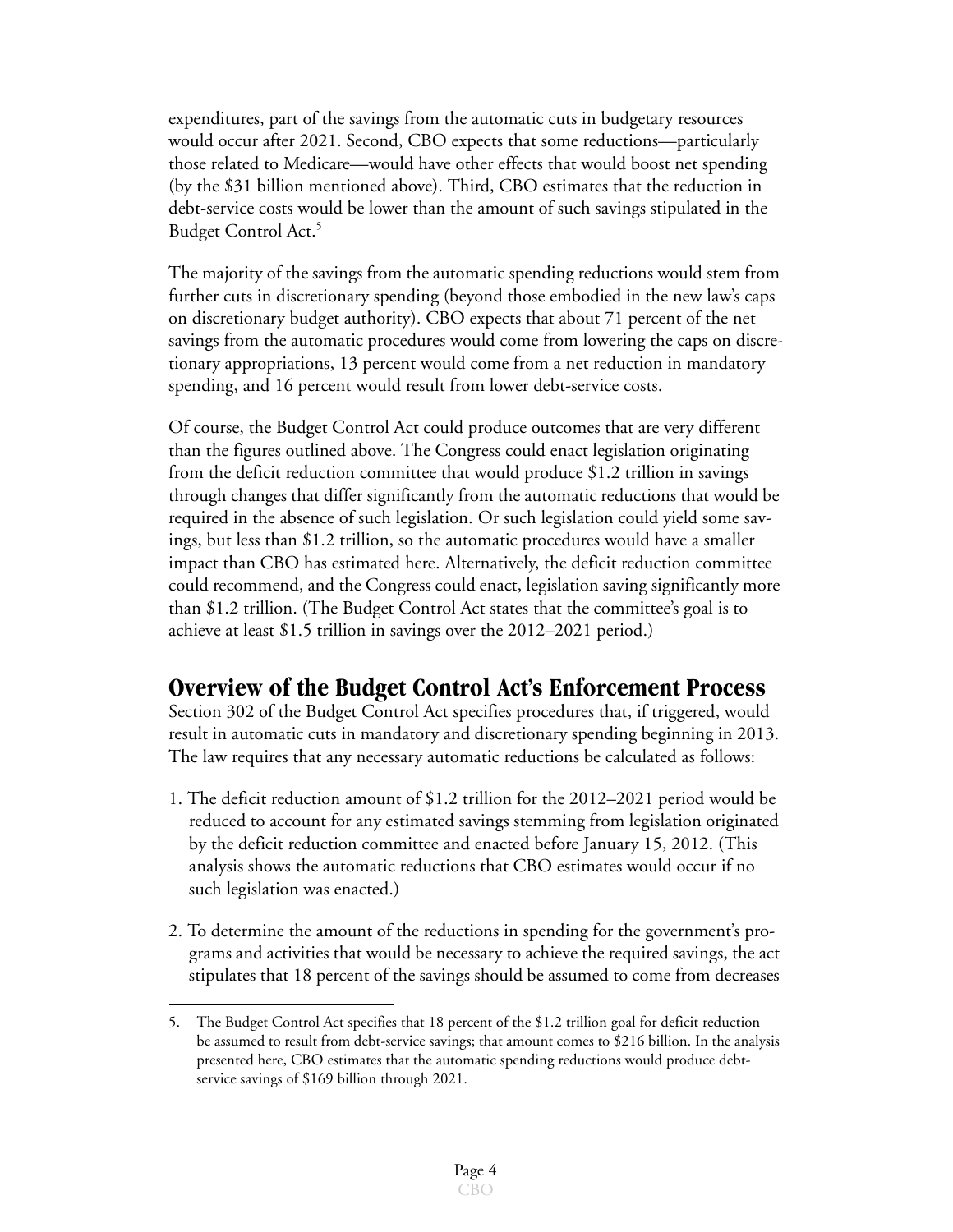in debt-service costs. Thus, if the required savings were the entire \$1.2 trillion, \$216 billion would be assumed to come from reduced debt-service costs, leaving \$984 billion to come from reductions in budgetary resources through 2021.

- 3. That adjusted target would be divided evenly over the nine years from 2013 to 2021, requiring a reduction of about \$109 billion per year to produce a nine-year total of \$984 billion.<sup>6</sup>
- 4. That annual total would be allocated equally between defense spending (accounts in budget function 050, most—but not all—of which finance activities of the Department of Defense) and nondefense spending (all other budget functions).<sup>7</sup> Thus, reductions of roughly \$55 billion per year would be required in each of those two broad spending categories if no savings resulted from legislation originated by the deficit reduction committee.
- 5. Within the defense and nondefense categories, the required reductions would be allocated proportionally between discretionary and mandatory spending, according to various rules discussed below.

Each year, OMB would determine the proportional allocations of required cuts in budgetary resources for mandatory and discretionary programs in both the defense and nondefense categories. The President would order any necessary sequestrations for mandatory programs and activities or reductions in discretionary spending caps in order to achieve the required reductions. For discretionary spending, reductions in 2013 would be executed by canceling new budget authority made available in that year (that cut would take the form of a sequestration of existing appropriations because it would occur in January 2013, well after the start of the fiscal year). Reductions in discretionary spending from 2014 to 2021 would be achieved by reducing the caps on such spending for each year, pursuant to the procedures specified in the Budget Control Act.<sup>8</sup> For mandatory spending, reductions in all years would be achieved through sequestrations.

<sup>6.</sup> The \$109 billion annual amount is slightly less than the annual savings included in CBO's *[The Budget and Economic Outlook: An Update](http://www.cbo.gov/doc.cfm?index=12316)* (August 2011) because that report showed a placeholder for provisions related to the deficit reduction committee, whereas this analysis shows the estimated effects of the enforcement provisions of the Budget Control Act in the event that no legislation stemming from the committee's work is enacted.

<sup>7.</sup> Budget functions are the 20 general subject-area categories into which budget accounts are grouped so that all budget authority and outlays can be presented according to the national interests being addressed.

<sup>8.</sup> The Budget Control Act specifies caps on discretionary spending that take the following form: One overall cap applies to total discretionary spending over the 2014–2021 period, but separate caps are in place in 2012 and 2013 for "security" and "nonsecurity" funding. The categories and the caps used in the Budget Control Act's automatic enforcement process are different, however. For carrying out that process, the act specifies two separate caps for every year through 2021. Those caps are also labeled "security" and "nonsecurity," but they encompass different budget accounts than the caps on discretionary spending in 2012 and 2013. The caps on "security" spending used for the automatic reductions apply only to budget function 050 (national defense); the "nonsecurity" caps apply to all other discretionary spending.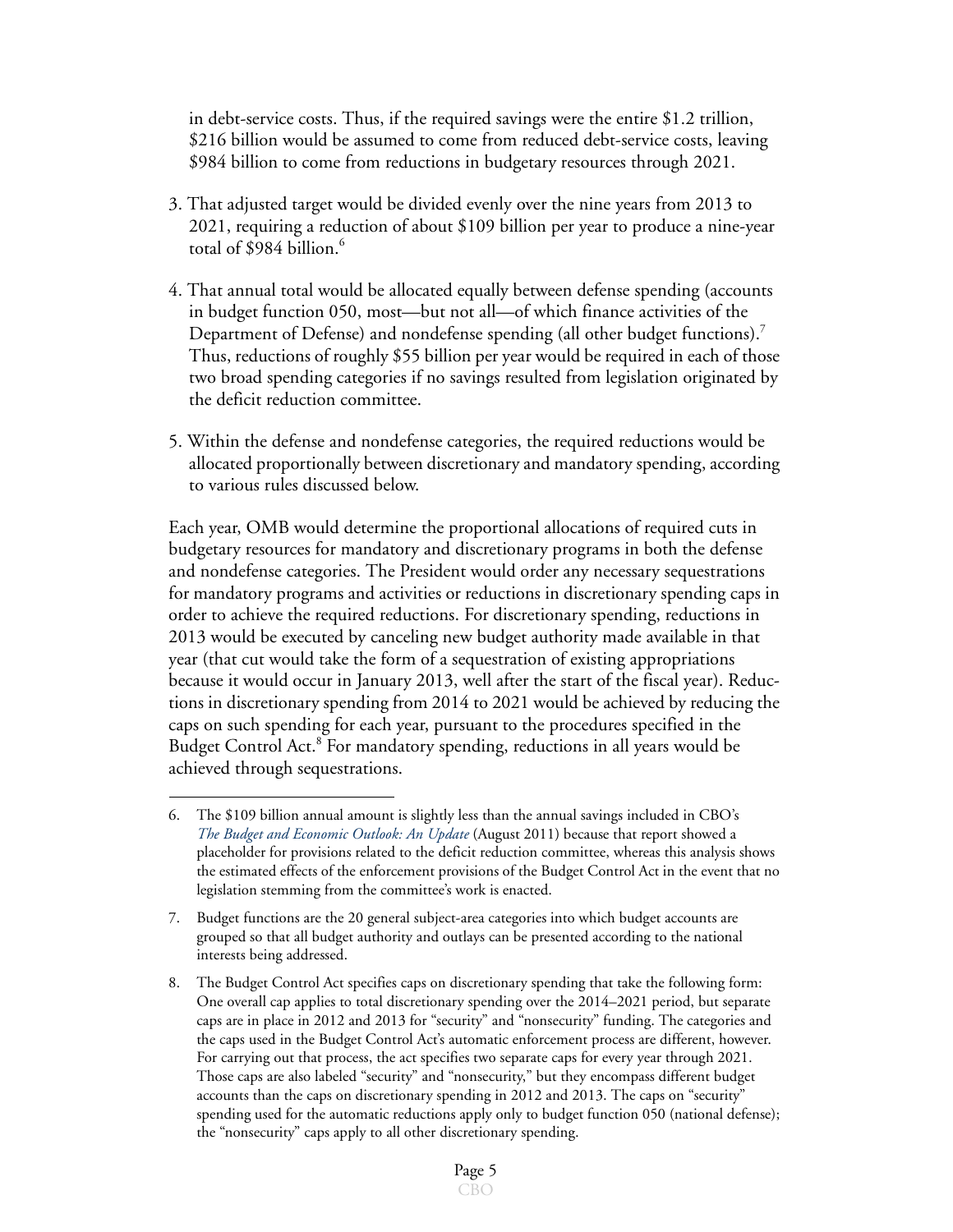A sequestration of mandatory budgetary resources would be subject to rules that exempt Social Security, Medicaid, and certain other programs from any automatic cancellation of funding.<sup>9</sup> In general, unless a program is specifically exempted by such rules, CBO assumes that it would be included in any sequestration under the Budget Control Act. CBO estimates that, under current law, mandatory spending over the 2013–2021 period would total \$24 trillion and that roughly 70 percent of that spending would be exempt from sequestration.

With exempt programs and activities excluded, slightly more than \$600 billion in mandatory spending would be subject to sequestration in 2013, CBO estimates. That amount would grow to \$950 billion by 2021, for a total of \$6.9 trillion over the 2013–2021 period—virtually all of it for nondefense programs and activities (see [Table 2\)](#page-6-0). The vast majority of that spending is for Medicare, but the Budget Control Act specifies that most Medicare spending for program benefits may not be cut by more than 2.0 percent in a sequestration.<sup>10</sup> CBO estimates that, under current law, the 2.0 percent limit would apply to approximately \$6.1 trillion of Medicare spending over the nine-year period. Other mandatory spending subject to sequestration would total about \$725 billion over that period. (Those estimates are consistent with CBO's August 2011 baseline.) Once the 2.0 percent limit was reached for Medicare, spending cuts for all other nondefense discretionary and mandatory programs would be increased by a uniform percentage to achieve the required deficit reduction.

The amounts of discretionary budget authority that would be subject to sequestration in 2013 or to cap reductions in later years are specified in section 302 of the Budget Control Act. They total about \$1.0 trillion in 2013 and increase to \$1.2 trillion by 2021; budget authority for defense constitutes just over half of those amounts in each year (see [Table 2](#page-6-0)).

# **CBO's Estimates of Automatic Reductions in Budgetary Resources**

If no budgetary savings were achieved by enacting recommendations from the deficit reduction committee before January 15, 2012, automatic reductions in budgetary

<sup>9.</sup> A sequestration would follow procedures and rules specified in section 6 of the Statutory Pay-As-You-Go Act of 2010 and would be subject to exemptions and special rules specified in sections 255 and 256 of the Balanced Budget and Emergency Deficit Control Act of 1985. In addition, a few individual budget accounts may be covered by unique statutory provisions that affect whether their budgetary resources are subject to sequestration.

<sup>10.</sup> Low-income subsidies and additional subsidies for beneficiaries whose spending exceeds certain levels defined as catastrophic in Medicare's Part D prescription drug program are exempt from sequestration. (The qualifying-individual program, if funded by future legislation, would also be exempt.) The sequestration percentage cannot exceed 2.0 percent for payments made for individual services covered under Parts A and B and for monthly contractual payments to Medicare Advantage plans and Part D plans. Other mandatory Medicare spending for benefits and administrative costs would be subject to the same percentage reduction that would apply to nonexempt mandatory spending.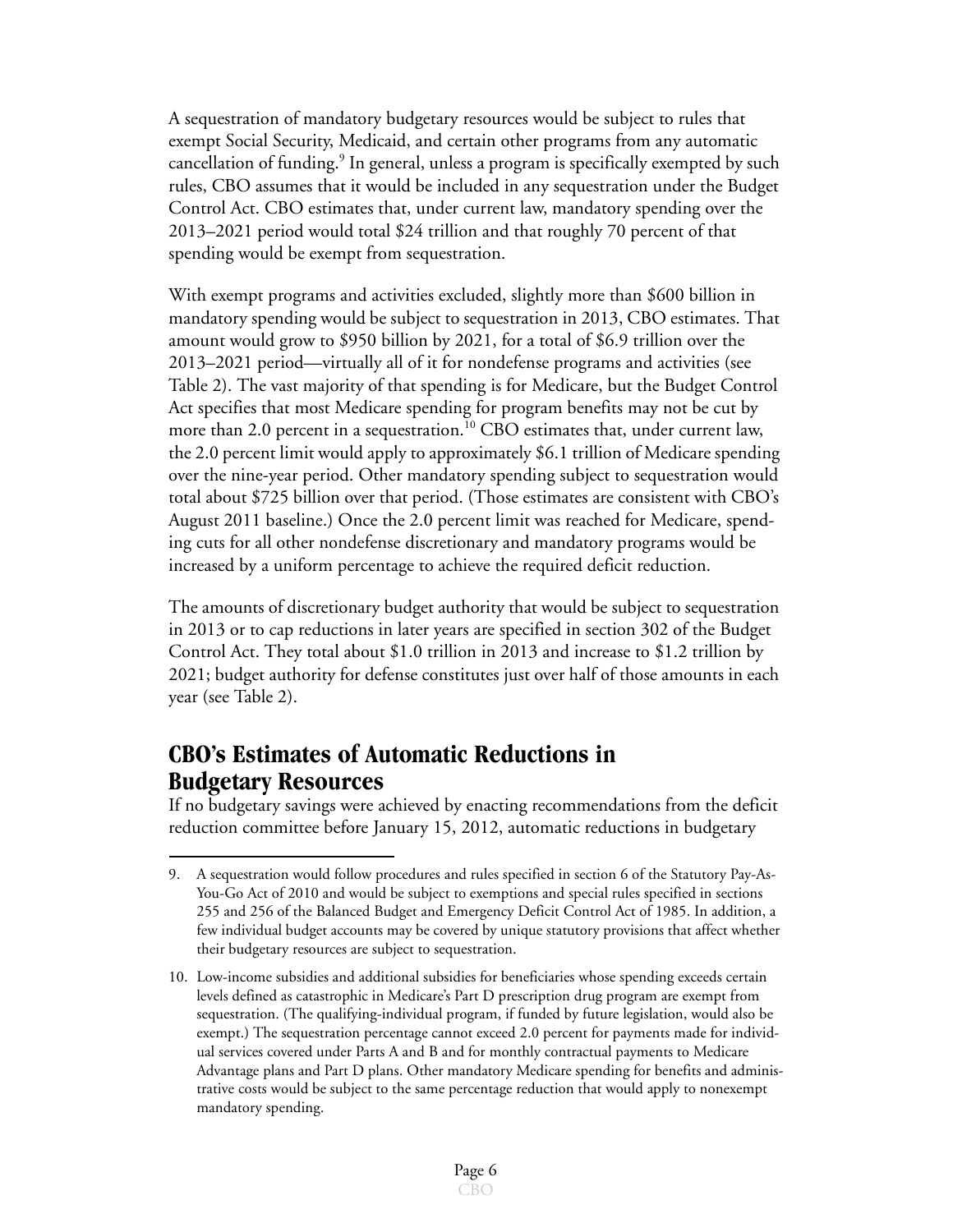#### <span id="page-6-0"></span>**Table 2.**

## **Projected Budgetary Resources Subject to Automatic Reductions**

(By fiscal year, in billions of dollars)

|                                                      |         |         |                                                       |          |          |          |           |          |          | Total,        |
|------------------------------------------------------|---------|---------|-------------------------------------------------------|----------|----------|----------|-----------|----------|----------|---------------|
|                                                      | 2013    |         | 2014 2015 2016 2017                                   |          |          |          | 2018 2019 | 2020     | 2021     | 2013-<br>2021 |
| Defense <sup>a</sup>                                 |         |         |                                                       |          |          |          |           |          |          |               |
| Mandatory outlays subject to sequestration           | $\star$ | $\star$ | $^\star$                                              | $^\star$ | $^\star$ | $^\star$ | $^\star$  | $^\star$ | $^\star$ | 2             |
| Limit on discretionary budget authority <sup>b</sup> | 546     | 556     | 566                                                   | 577      | 590      | 603      | 616       | 630      | 644      | 5,328         |
| Total                                                | 546     | 556     | 566                                                   | 577      | 590      | 603      | 616       | 630      | 644      | 5,330         |
| Nondefense <sup>a</sup>                              |         |         |                                                       |          |          |          |           |          |          |               |
| Mandatory outlays subject to sequestration           |         |         |                                                       |          |          |          |           |          |          |               |
| Portion of Medicare spending subject to              |         |         |                                                       |          |          |          |           |          |          |               |
| 2 percent limit <sup>c</sup>                         | 542     | 571     | 598                                                   | 644      | 671      | 700      | 756       | 806      | 860      | 6,148         |
| All other nonexempt mandatory spending <sup>o</sup>  | 63      | 71      | 80                                                    | 83       | 82       | 83       | 85        | 88       | 90       | 725           |
| Subtotal                                             | 606     | 642     | 678                                                   | 727      | 753      | 783      | 841       | 894      | 950      | 6,874         |
| Limit on discretionary budget authority <sup>b</sup> | 501     | 510     | 520                                                   | 530      | 541      | 553      | 566       | 578      | 590      | 4,889         |
| Total                                                |         |         | 1,107 1,152 1,198 1,257 1,294 1,336 1,407 1,472 1,540 |          |          |          |           |          |          | 11.763        |

Source: Congressional Budget Office.

- Note:  $* =$  between zero and \$500 million. "Budget authority" refers to the authority provided by law to incur financial obligations, which eventually result in outlays.
- a. For the purposes of this table, "defense" refers to all accounts in budget function 050, and "nondefense" refers to all other budget accounts.
- b. Limits on discretionary budget authority as specified in section 302 of the Budget Control Act.
- c. Sequestration cannot exceed 2 percent for payments made for individual services covered under Parts A and B of Medicare and for monthly contractual payments to Medicare Advantage plans and Part D plans.
- d. Accounts that are exempt from sequestration are listed in the Balanced Budget and Emergency Deficit Control Act of 1985; 2 U.S.C. 905, 906(d)(7).

resources would be triggered that would total \$984 billion over the 2013–2021 period (excluding effects on debt service)—\$492 billion from defense programs and \$492 billion from nondefense programs (see [Table 3](#page-7-0)). In estimating the allocations of those savings among different categories of spending and the percentage reductions that would be required, CBO based its calculations on its most recent baseline budget projections, which incorporate the assumptions that programs will operate as specified in current law and that future discretionary appropriations will adhere to the caps in the Budget Control Act.<sup>11</sup>

<sup>11.</sup> For details about CBO's baseline projections, see Congressional Budget Office, *[The Budget and](http://www.cbo.gov/doc.cfm?index=12316)  [Economic Outlook: An Update](http://www.cbo.gov/doc.cfm?index=12316)* (August 2011), Chapter 1.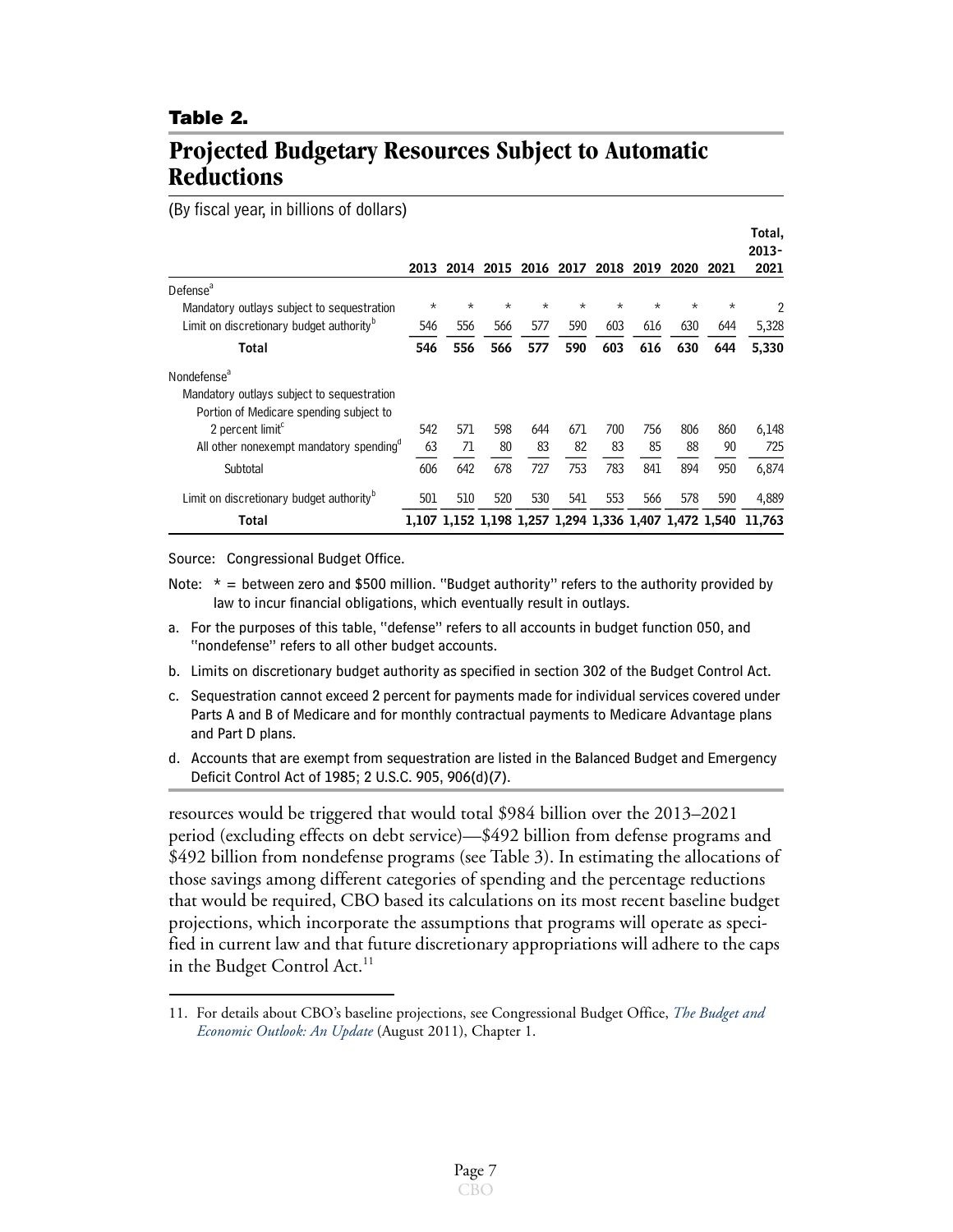#### <span id="page-7-0"></span>**Table 3.**

## **CBO's Estimates of Sequestration Amounts for Mandatory Spending and Reductions in Caps on Discretionary Budget Authority**

(By fiscal year, in billions of dollars)

|                                             |                       |                       |                                              |         |         |                                                    |                  |                  |                       | Total,<br>$2013 -$ |
|---------------------------------------------|-----------------------|-----------------------|----------------------------------------------|---------|---------|----------------------------------------------------|------------------|------------------|-----------------------|--------------------|
|                                             |                       |                       | 2013 2014 2015 2016 2017 2018 2019 2020 2021 |         |         |                                                    |                  |                  |                       | 2021               |
| Defense <sup>a</sup>                        |                       |                       |                                              |         |         |                                                    |                  |                  |                       |                    |
| Mandatory sequestration                     | $\star$               | $\star$               | $\star$                                      | $\star$ | $\star$ | $\star$                                            | $\star$          | $\star$          | $^\star$              | $\star$            |
| Reduction in the cap on discretionary       |                       |                       |                                              |         |         |                                                    |                  |                  |                       |                    |
| budget authority                            | $-55$                 | $-55$                 | $-55$                                        | $-55$   | $-55$   | $-55$                                              | $-55$            | $-55$            | $-55$                 | $-492$             |
| <b>Total</b>                                | $-55$                 | $-55$                 | $-55$                                        | $-55$   | $-55$   | $-55$                                              | $-55$            | $-55$            | $-55$                 | $-492$             |
| Nondefense <sup>a</sup>                     |                       |                       |                                              |         |         |                                                    |                  |                  |                       |                    |
| Mandatory sequestration                     |                       |                       |                                              |         |         |                                                    |                  |                  |                       |                    |
| Medicare spending subject to                |                       |                       |                                              |         |         |                                                    |                  |                  |                       |                    |
| 2 percent limit                             | $-11$                 | $-11$                 | $-12$                                        | $-13$   | $-13$   | $-14$                                              | $-15$            | $-16$            | $-17$                 | $-123$             |
| Other nonexempt programs                    | $-3$                  | $-3$                  | $-4$                                         | $-4$    | $-3$    | $-3$                                               | $-3$             | $-3$             | $-3$                  | $-30$              |
| Additional sequestration applied to         |                       |                       |                                              |         |         |                                                    |                  |                  |                       |                    |
| other programs because of the               |                       |                       |                                              |         |         |                                                    |                  |                  |                       |                    |
| 2 percent limit for Medicare <sup>b</sup>   | $\frac{-2}{\sqrt{2}}$ | $\frac{-2}{\sqrt{2}}$ | $\frac{-2}{\sqrt{2}}$                        |         |         | $\frac{-2}{-19}$ $\frac{-2}{-19}$ $\frac{-2}{-19}$ | $\frac{-2}{-20}$ | $\frac{-2}{-21}$ | $\frac{-2}{\sqrt{2}}$ | -17                |
| Subtotal                                    | $-16$                 | $-17$                 | $-18$                                        |         |         |                                                    |                  |                  | $-22$                 | $-170$             |
| Reduction in the cap on discretionary       |                       |                       |                                              |         |         |                                                    |                  |                  |                       |                    |
| budget authority                            |                       |                       |                                              |         |         |                                                    |                  |                  |                       |                    |
| Preliminary reductions                      | $-25$                 | $-24$                 | $-24$                                        | $-23$   | $-23$   | $-23$                                              | $-22$            | $-21$            | $-21$                 | $-206$             |
| Further reductions because of the           |                       |                       |                                              |         |         |                                                    |                  |                  |                       |                    |
| 2 percent limit for Medicare                | -14                   | $-14$                 | $-13$                                        | $-13$   | $-13$   | $-13$                                              | -12              | $-12$            | $-12$                 | $-116$             |
| <b>Total</b>                                | $-55$                 | $-55$                 | $-55$                                        | $-55$   | $-55$   | $-55$                                              | $-55$            | $-55$            | $-55$                 | $-492$             |
| Memorandum:                                 |                       |                       |                                              |         |         |                                                    |                  |                  |                       |                    |
| Percentage Cut to Nonexempt Budget Accounts |                       |                       |                                              |         |         |                                                    |                  |                  |                       |                    |
| Defense                                     | 10.0                  | 9.8                   | 9.7                                          | 9.5     | 9.3     | 9.1                                                | 8.9              | 8.7              | 8.5                   | n.a.               |
| Nondefense                                  |                       |                       |                                              |         |         |                                                    |                  |                  |                       |                    |
| Discretionary                               | 7.8                   | 7.4                   | 7.1                                          | 6.8     | 6.6     | 6.4                                                | 6.1              | 5.8              | 5.5                   | n.a.               |
| Mandatory                                   |                       |                       |                                              |         |         |                                                    |                  |                  |                       |                    |
| Medicare spending subject to                |                       |                       |                                              |         |         |                                                    |                  |                  |                       |                    |
| 2 percent limit                             | 2.0                   | 2.0                   | 2.0                                          | 2.0     | 2.0     | 2.0                                                | 2.0              | 2.0              | 2.0                   | n.a.               |
| Other                                       | 7.8                   | 7.4                   | 7.1                                          | 6.8     | 6.6     | 6.4                                                | 6.1              | 5.8              | 5.5                   | n.a.               |

Source: Congressional Budget Office.

Notes: This table excludes additional savings that would accrue from reductions in debt-service costs attributable to the reductions in mandatory and discretionary spending. Under the Budget Control Act, those debt-service savings are assumed to be 18 percent of the \$1.2 trillion total goal. ("Debt service" refers to a change in interest payments from a change in projected deficits.)

 $* =$  between -\$500 million and zero; n.a. = not applicable. "Budget authority" refers to the authority provided by law to incur financial obligations, which eventually result in outlays.

- a. For the purposes of this table, "defense" refers to all accounts in budget function 050, and "nondefense" refers to all other budget accounts.
- b. Because a portion of Medicare spending cannot be subject to a sequestration of more than 2 percent, the remaining amount of required reductions must be reallocated proportionally among other nonexempt mandatory programs and nondefense discretionary funding.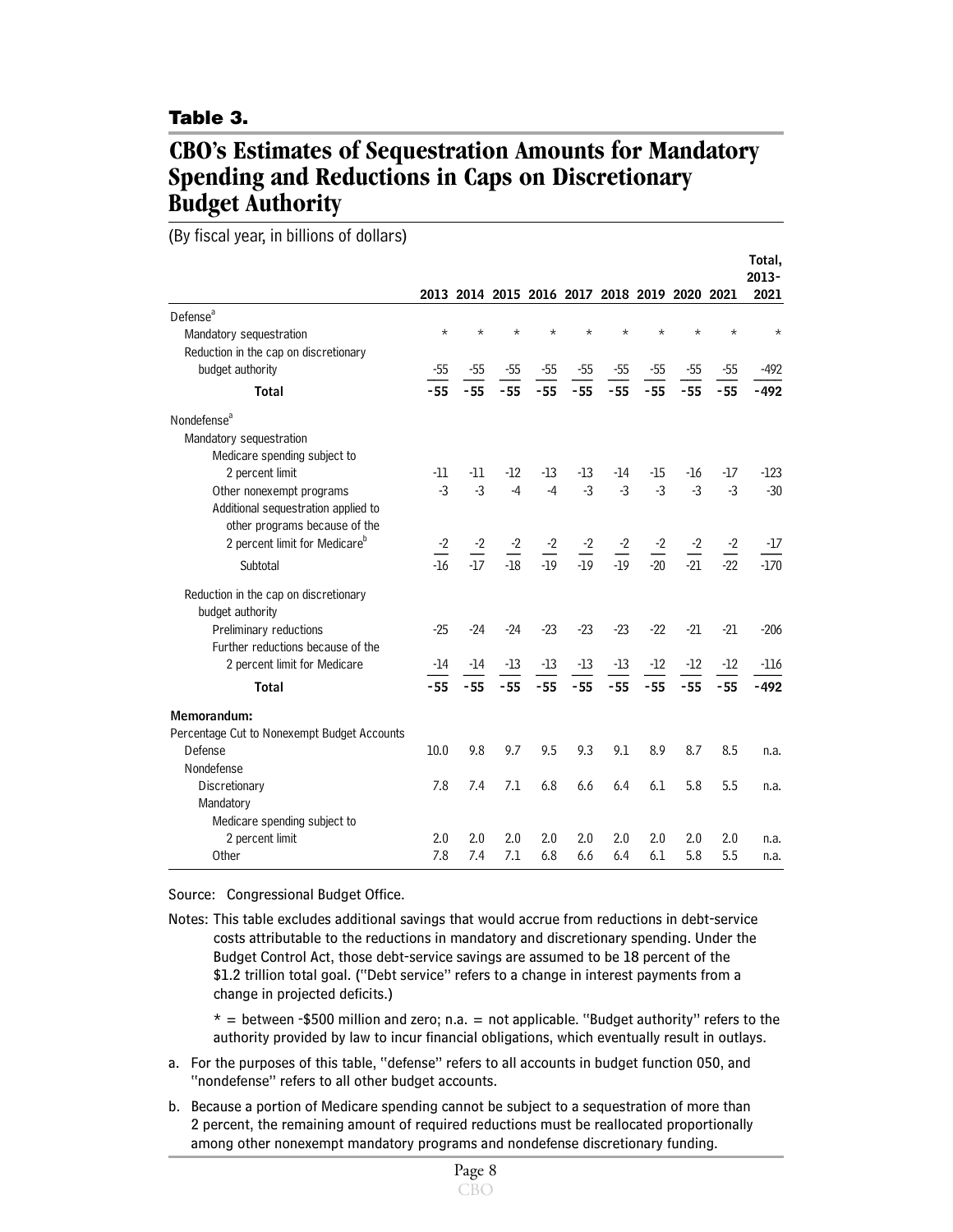### **Reductions in Budgetary Resources for Defense**

If none of the specified savings of \$1.2 trillion was obtained through legislation originating with the deficit reduction committee, the automatic procedures would reduce budgetary resources for national defense (budget function 050) by about \$55 billion a year between 2013 and 2021. Such annual reductions would be split proportionally between mandatory and discretionary defense spending. Because mandatory spending makes up less than 1 percent of all defense spending, however, CBO estimates that only about \$150 million would be sequestered from mandatory defense programs over the 2013–2021 period. Consequently, almost all of the required deficit reduction in the defense category would have to be achieved by lowering the caps on future discretionary appropriations for defense activities. (Under the Budget Control Act, the discretionary caps would not constrain spending that is designated by the Congress for overseas contingency operations, such as war-related efforts in Afghanistan or Iraq).

The estimated reduction in defense funding from those automatic cuts would require the cap on new defense appropriations in 2013 to be lowered by 10.0 percent (see the memorandum in [Table 3](#page-7-0)). The percentage reductions in the caps for later years would be successively smaller, amounting to 8.5 percent in 2021.

**Reductions in Budgetary Resources for Nondefense Programs and Activities**

Estimating automatic reductions for nondefense programs is more complicated, particularly because of provisions in the Budget Control Act that limit cuts in most spending for Medicare benefits to 2.0 percent. CBO estimates that about 90 percent of Medicare spending would be subject to that limit, and another 8 percent of such spending would be exempt from sequestration altogether, leaving just 2 percent of Medicare spending subject to the same sequestration as nonexempt mandatory programs.

In calculating the reductions required in the nondefense spending category, the \$492 billion target for the 2013–2021 period would first be allocated proportionally between discretionary and nonexempt mandatory programs. CBO estimates that mandatory spending will account for roughly 58 percent of all nondefense spending that would be subject to enforcement procedures under the Budget Control Act during those nine years. Of that nonexempt mandatory spending, the vast majority is for Medicare programs and activities that would be subject to the 2.0 percent limit. In the absence of such a limit, reductions in budgetary resources for Medicare would total \$256 billion between 2013 and 2021, CBO estimates; with the 2.0 percent ceiling, however, such reductions would total \$123 billion over that period.

The other \$133 billion in required reductions that could not be accomplished because of the 2.0 percent limit would be reallocated proportionally among the remaining nonexempt mandatory programs and discretionary programs in the nondefense category. As a result, CBO estimates, cuts to those nonexempt mandatory programs would total \$47 billion over the 2013–2021 period (\$17 billion of which would stem